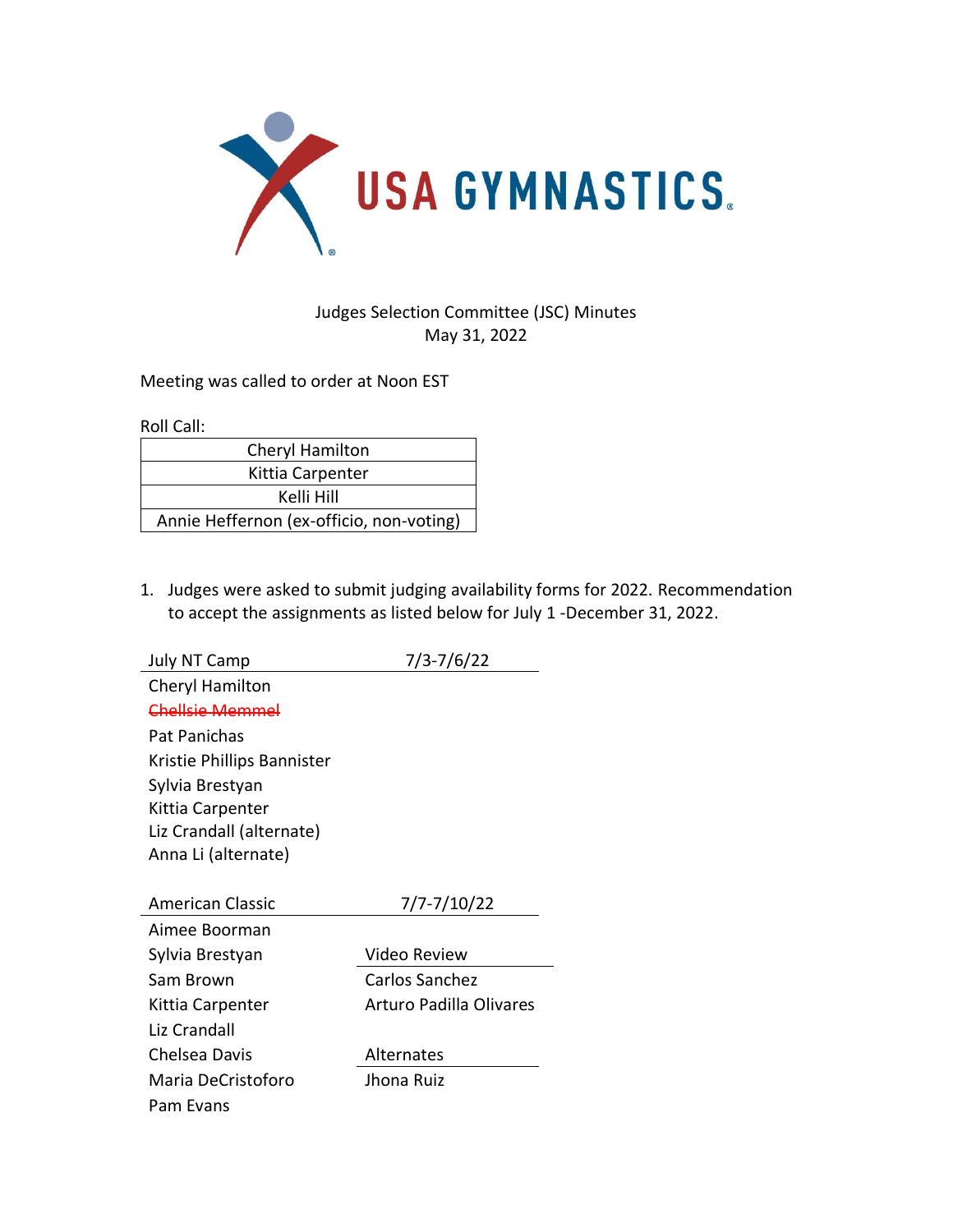Cheryl Hamilton Gigi Iavarone Ashley Johnston Anna Li Shari Mann Chellsie Memmel Tammy DeGuzman Pat Panichas

Kristie Phillips-Bannister

## Junior/Senior Pan American Championships - 7/11-7/18/22

Chellsie Memmel Pat Panichas Kristie Phillips Bannister Sylvia Brestyan Kittia Carpenter

## July Developmental Camp 7/11-7/14/22

Anna Li

## US Classic/Hopes Championships – 7/28-7/21/22

| Aimee Boorman              |                         |
|----------------------------|-------------------------|
| Sylvia Brestyan            | Video Review            |
| Sam Brown                  | Carlos Sanchez          |
| Kittia Carpenter           | Arturo Padilla Olivares |
| Liz Crandall               |                         |
| Loana Cruz                 | Alternates              |
| Chelsea Davis              | Gigi lavarone           |
| Pam Evans                  | <b>Tammy DeGuzman</b>   |
| Cheryl Hamilton            | Jhona Ruiz              |
| Ashley Johnston            |                         |
| Anna Li                    |                         |
| Shari Mann                 |                         |
| Chellsie Memmel            |                         |
| Adrianna Ruiz              |                         |
| Pat Panichas               |                         |
| Kristie Phillips-Bannister |                         |
| Amanda Stroud              |                         |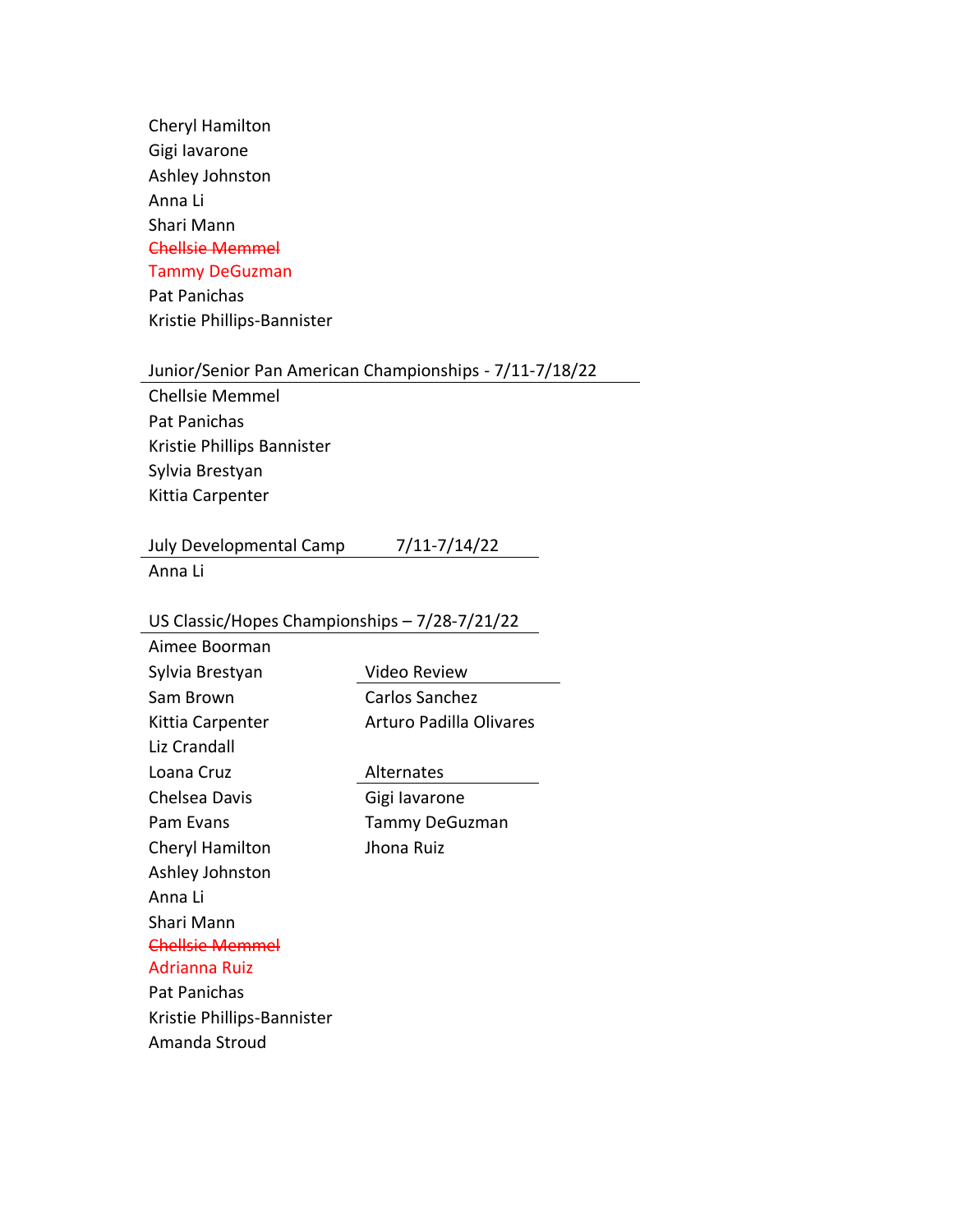| Aug Developmental Camp     | $8/4 - 8/7/22$                 |
|----------------------------|--------------------------------|
| Liz Crandall               |                                |
| Pam Evans                  |                                |
|                            |                                |
| <b>US Championships</b>    | 8/18-8/21/22                   |
| Aimee Boorman              |                                |
| Sylvia Brestyan            | Video Review                   |
| Sam Brown                  | Carlos Sanchez                 |
| Kittia Carpenter           | <b>Arturo Padilla Olivares</b> |
| Liz Crandall               |                                |
| Loana Cruz                 | Alternates                     |
| Chelsea Davis              | Gigi lavarone                  |
| Pam Evans                  | <b>Tammy DeGuzman</b>          |
| Cheryl Hamilton            | Jhona Ruiz                     |
| Ashley Johnston            |                                |
| Anna Li                    |                                |
| Shari Mann                 |                                |
| <b>Chellsie Memmel</b>     |                                |
| <b>Adrianna Ruiz</b>       |                                |
| Pat Panichas               |                                |
| Kristie Phillips-Bannister |                                |
| Amanda Stroud              |                                |
| Sept NT Camp               | 9/8-9/11/22                    |
| Silvia Brestyan            |                                |
| Kittia Carpenter           |                                |
| Cheryl Hamilton            |                                |
| Kristie Phillips Bannister |                                |
|                            |                                |
| Paris Challenge            | 9/22-9/25/22                   |
| Cheryl Hamilton            |                                |
| Kittia Carpenter           |                                |
|                            |                                |
| Sept Developmental         |                                |
| Camp                       | 9/22-9/25/22                   |
| Sam Brown                  |                                |
| Amy Young                  |                                |